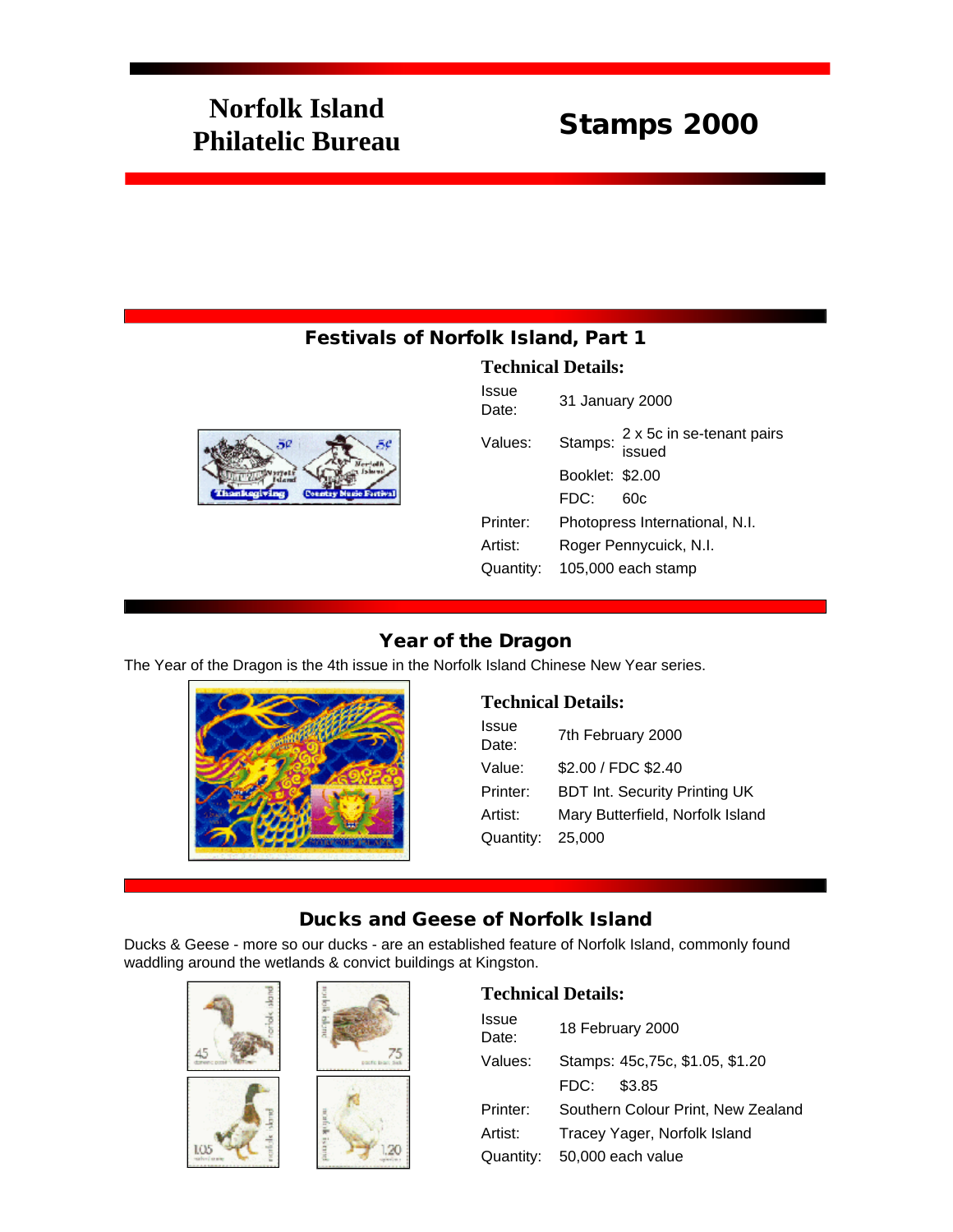## ANZAC Day 2000

This is a very special issue to honour the Norfolk Island servicemen who did not return from the fields of battle of WWI, WWII & the Korean War.



#### **Technical Details:**

| Issue<br>Date: | 25 April 2000                   |  |
|----------------|---------------------------------|--|
| Values:        | Stamps: 45c, 75c                |  |
|                | \$1.60<br>FDC:                  |  |
| Printer:       | House of Questa, United Kingdom |  |
| Designer:      | Photopress International, N.I.  |  |
|                | Quantity: 24,000 each value     |  |
|                |                                 |  |



## Whaler 2000 Project

| <b>Technical Details:</b> |                                            |  |
|---------------------------|--------------------------------------------|--|
| Issue<br>Date:            | 1 May 2000                                 |  |
| Values:                   | Stamp: \$4.00                              |  |
|                           | \$4.40<br>FDC:                             |  |
| Printer:                  | <b>BDT International Security Printing</b> |  |
| Artist:                   | Glenn Douran                               |  |
| Quantity:                 | 24,000                                     |  |
|                           |                                            |  |

## Bounty Day 2000

8th June 1856 marked the arrival of the 'Morayshire" at Norfolk Island, bringing with her 194 Pitcairn Islanders, the descendants of the 'Bounty' mutineers, to start a new life, in their new home. Each year, the people of Norfolk celebrate with a re-enactment & great feasts, the national day marking the start of life in their homeland – Bounty Day.



## **Technical Details:**

|           | Issue Date: 8 June 2000         |                  |  |
|-----------|---------------------------------|------------------|--|
| Values:   |                                 | Stamps: 45c, 75c |  |
|           | FDC:                            | \$1.70           |  |
| Printer:  | House of Questa, United Kingdom |                  |  |
| Artist:   | Tracey Yager, Norfolk Island    |                  |  |
| Quantity: | 24,000 each value               |                  |  |

## Eighth Festival of Pacific Arts 2000

This issue commemorates the 8th Festival of Pacific Arts to be held in New Caledonia in October 2000. These festivals, held every 4 years are a gathering of the peoples of Polynesia, Melanesia & Micronesia to celebrate their culture & traditions in art, music, dance & storytelling.

| Issue<br>Date: | 19 June 2000                                 |
|----------------|----------------------------------------------|
| Values:        | <b>Sheetlet: 75c, \$1.05, \$1.20, \$2.00</b> |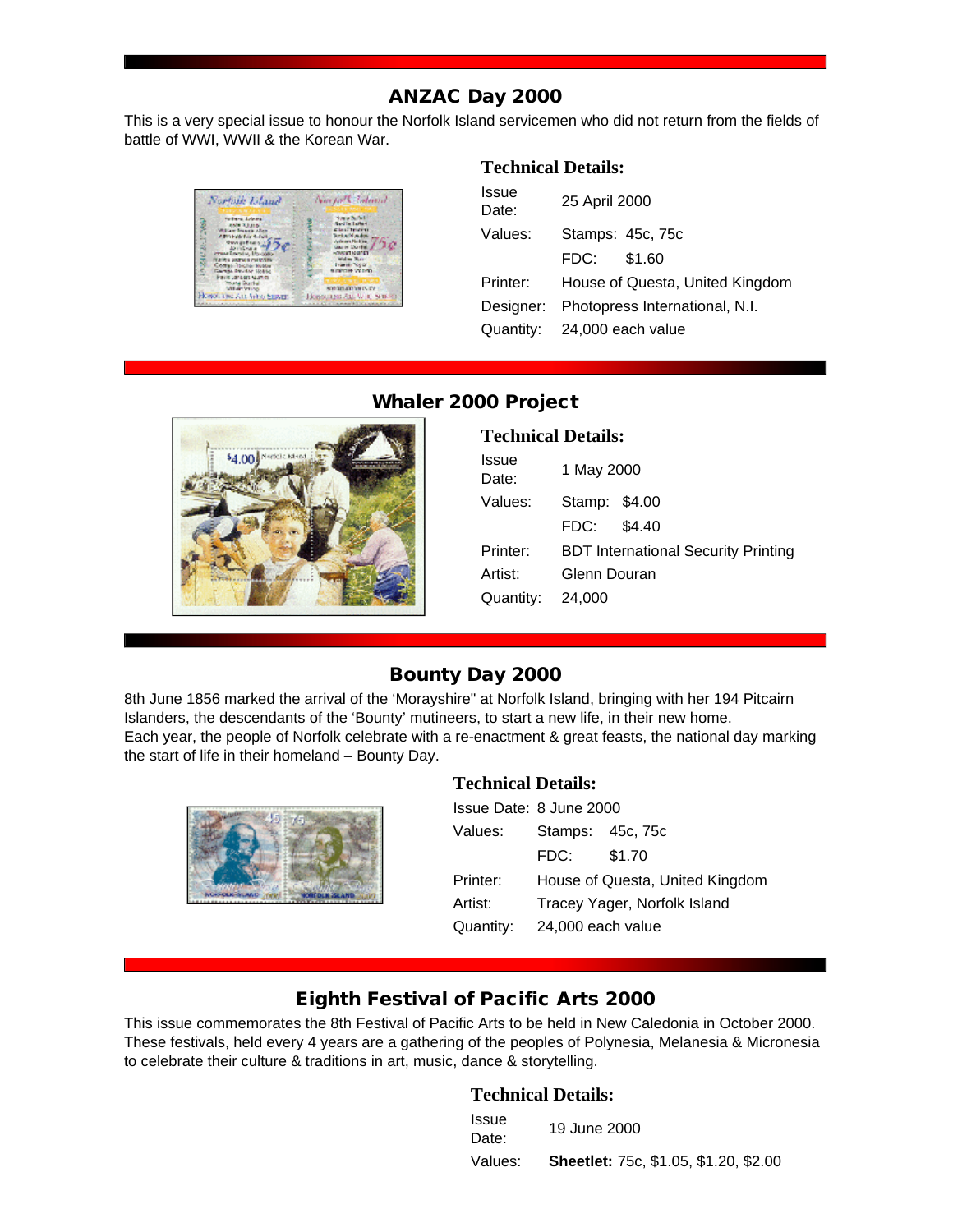



|          | FDC:                                           | \$5.40                               |  |
|----------|------------------------------------------------|--------------------------------------|--|
|          | Stamp:                                         | 45c (boxes of peel & stick, x<br>50) |  |
|          | FDC:                                           | \$1.30 (2 stamps)                    |  |
| Printer: | <b>BDT International Security Printing Ltd</b> |                                      |  |
| Artist:  | Alison Ryves, Norfolk Island                   |                                      |  |
|          | Quantities: 24,000 (sheetlet)                  |                                      |  |
|          | 100,000 (2000 boxes of 50)                     |                                      |  |
|          |                                                |                                      |  |

## Olymphilex 2000

Norfolk's first Olympian & Gold Medallist of the 1912 Olympic Games in Stockholm is commemorated with a special Miniature Sheet. Malcolm Champion was born on Norfolk to merchant seaman Captain William Champion & Sarah (nee Quintal) who was born on Pitcairn Island & came to Norfolk Island in 1856.



#### **Technical Details:**

| <b>Issue Date:</b> | 15 September 2000               |        |
|--------------------|---------------------------------|--------|
| Value:             | Stamp:                          | \$3.00 |
|                    | FDC:                            | \$3.50 |
| Printer:           | House of Questa, United Kingdom |        |
| Art Setup:         | Photopress International, N.I.  |        |
| Quantities:        | 30,000                          |        |

## Canpex 2000

A souvenir sheet has been produced for Canpex, New Zealand's, Year 2000 National Philatelic Exhibition, Christchurch.



## **Technical Details:**

| <b>Issue Date:</b> | 5 October 2000                  |  |
|--------------------|---------------------------------|--|
| Value:             | Sheet: \$2.40                   |  |
|                    | FDC: \$2.90                     |  |
| Printer:           | House of Questa, United Kingdom |  |
| Art Setup:         | Photopress International, N.I.  |  |
| Quantities:        | 20,000                          |  |

## Christmas 2000

This years festive stamps are inspired by the popular Christmas carol "Silent Night" written in 1816 by the young Austrian priest Joseph Mohra. The Original carol has been translated into more than 140 languages.

The set contains 4 colourful stamps. Each stamp portrays a verse from the carol and the first line of that verse is inscribed in the gutter.